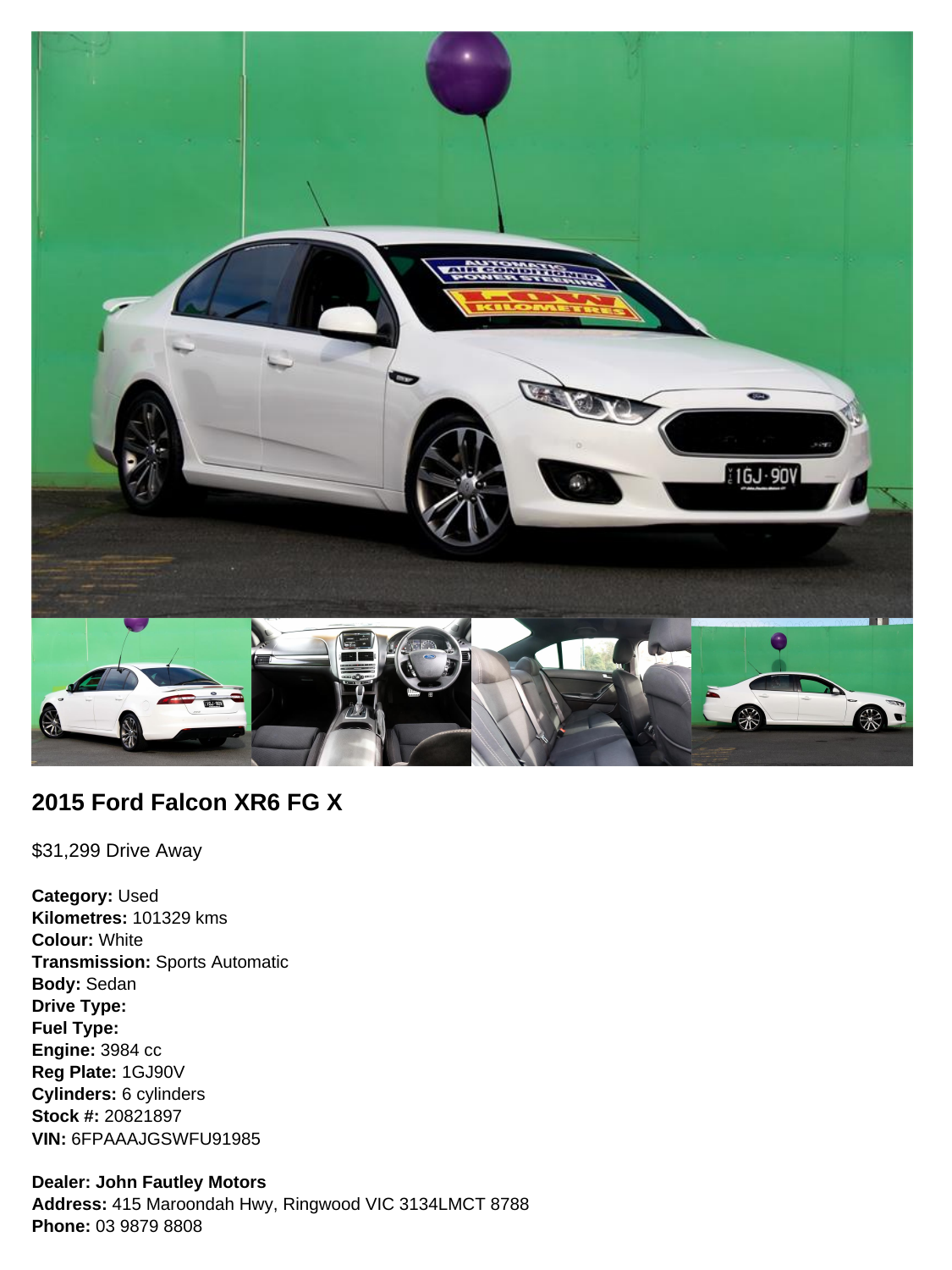# **Dealer Comments**

FG-X XR6 MKII Last of an Aussie favourite coming with service history and jaw-dropping condition.

Powered by the now world-famous Barra 4.0 inline six-cylinder( American drag racers import the engine for power potential and proven strength).

Being a perfect combination of modern overhead cam VCT and good old fashioned cast iron engine block these engines are known to travel well in excess of 500,000 kms and at only 101,000 Kms on the clock, this car is barely run in and low k's.

The ZF 6-speed sports auto is a dream with silky-smooth shifts and access to the torque band when you need it. FG-X is quickly becoming a collectable piece of Australian motoring history because not only do they drive modern, it is that there will be nothing coming to replace these or dare take the car's title as being one of the most reliable cars on the road today.

Inside you get plush sports cloth seats that are in great condition, you can really tell that this has been a well looked after car, with cruise control, Bluetooth, reverse camera and so much more.

Outside with the 18-inch wheels.

5 -star Ancap safety rating is easily achieved with the 6-airbag fit-out which is comprised of Dual front, side-curtains and side-impact airbags

Keeping you grounded you get stability and traction control this with ABS/EBD for added stopping power makes this the perfect balance between a daily driver and lifestyle car.

Just having a fresh service and RWC you could be owning it today.

John Fautley Motors offers a wide and comprehensive range of finance packages to approved customers designed to fit every individual needs. The process is quick and painless with competitive interest rates. So, whether it is a car lease, chattel mortgage, car loan or novated lease we will get you there.

Finance payments start from only \$154 per week T.A.P

Payments are indicative only & may vary depending on individual circumstances, Conditions apply

We are a reputable long-standing and family-owned, pre-loved car dealer, with over 25 years in operation. We also pride ourselves in getting the best cars available and we get access to the best cars first due to our 25 years of success.

LOCATED EAST OF THE CITY, JUST OFF EASTLINK NEAR THE MELBA TUNNEL IN RINGWOOD COMPETITIVE FINANCE PACKAGES ARE AVAILABLE EXTENDED COMPREHENSIVE WARRANTIES FOR UP TO 5 YEARS ARE AVAILABLE DRIVEAWAY TODAY OPEN 7 DAYS ON-SITE FINANCE AVAILABLE TRADE-INS WELCOME

\* If the price does not contain the notation that it is "Drive Away No More to Pay", the price may not include additional costs, such as stamp duty and other government charges. Please confirm price and features with the seller of the vehicle.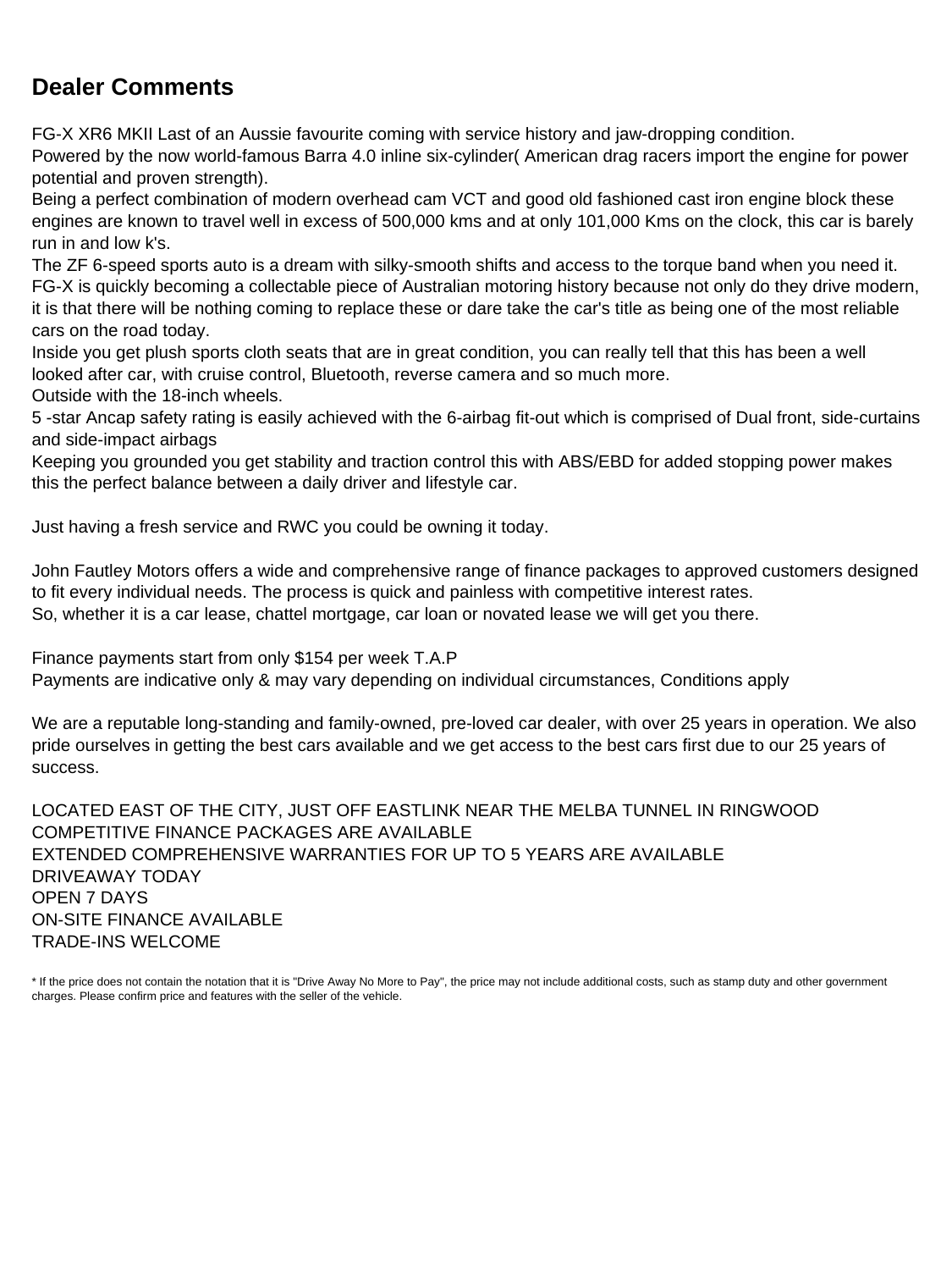# **Features and Specifications**

# **Audio, Visual & Communication**

Audio - Aux Input Socket (MP3/CD/Cassette) Audio - Aux Input USB Socket Audio - MP3 Decoder **Bluetooth System** Bluetooth System 6 Speaker Stereo CD Player Memory Card Reader Multi-function Control Screen - Colour Radio - Digital (DAB+) Wireless Hotspot

## **Instruments & Controls**

#### **Interior**

Metallic Finish Interior Inserts **Pedals - Sports** Pedals - Sports Trim - Cloth

## **Lights & Windows**

Daytime Running Lamps - LED **Four Lamps - Front** Fog Lamps - Front Headlamps Automatic (light sensitive) **Intermittent Wipers - Variable** Intermittent Wipers - Variable Power Windows - Front & Rear Rain Sensor (Auto wipers) Tail Lamps - LED

# **Safety & Security**

Airbags - Head for 2nd Row Seats Airbags - Side for 1st Row Occupants (Front) Brake Assist Camera - Rear Vision Central Locking - Remote/Keyless ABS (Antilock Brakes) Control - Electronic Stability Control - Park Distance Front Control - Park Distance Rear Control - Traction EBD (Electronic Brake Force Distribution) The Summon Engine Immobiliser Parking Assist - Graphical Display Seatbelt - Pretensioners 1st Row (Front) Airbag - Driver Seats - Lap/Sash for 5 seats Airbag - Passenger Warning - Driver Fatigue Airbags - Head for 1st Row Seats (Front)

# **Seating**

Electric Seat - Drivers **Seat - Drivers Community** Seat - Drivers Lumbar Adjustment Manual Seat - Passenger Lumbar Adjustment Manual Seats - 2nd Row Split Fold Sports Seats - 1st Row (Front)

Clock - Digital Sports Instruments Tacho **Trip Computer** Trip Computer

Leather Steering Wheel Metallic Finish Door Handles - Interior

# **Steering**